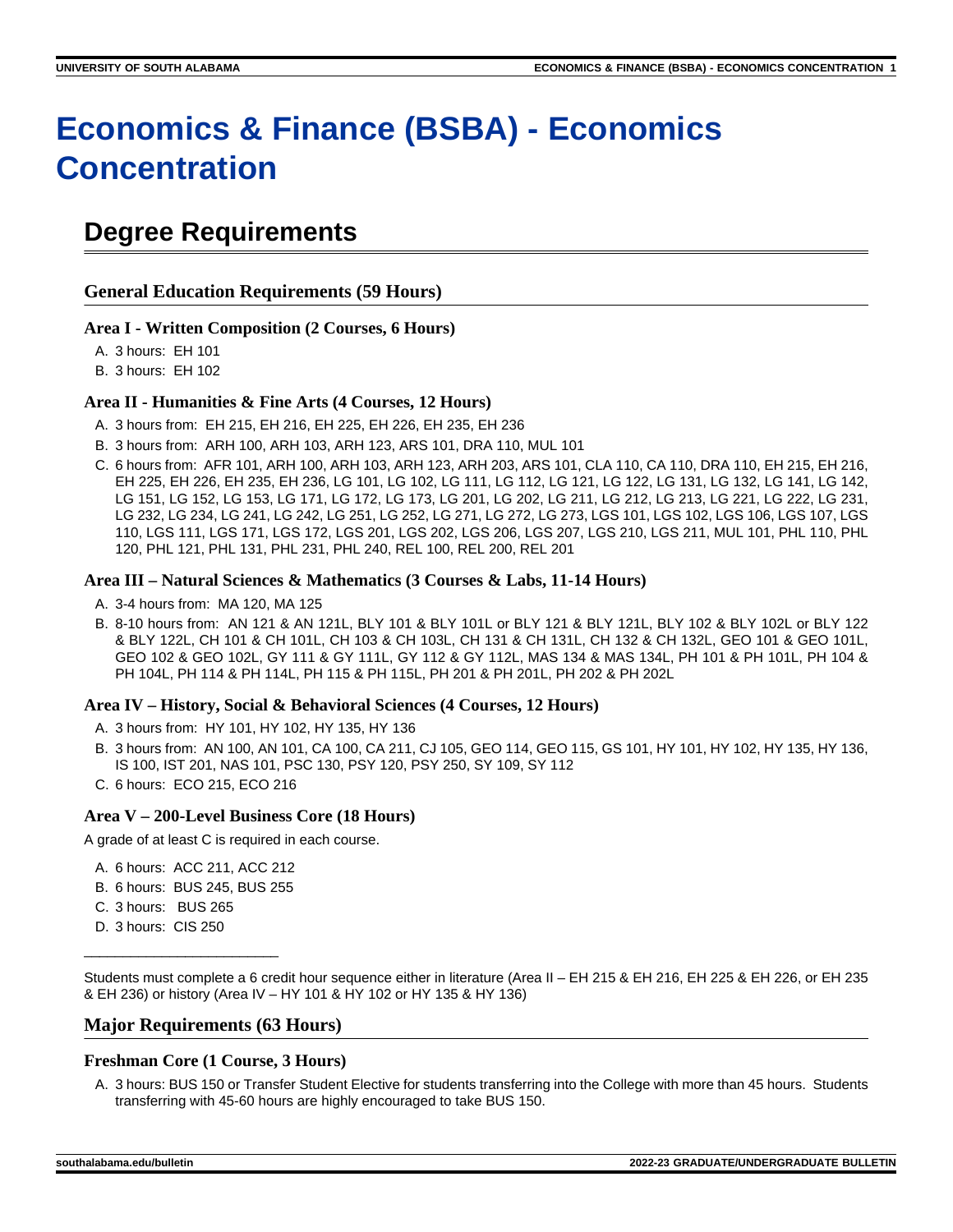### **Upper Division Business Core (6 Courses, 18 Hours)**

A 2.0 GPA is required in the Upper Division Business Core.

- A. 3 hours from: ECO 453
- B. 15 hours: FIN 315, MGT 300, MGT 305 (W), MGT 325, MKT 320

### **Experiential Learning (2-4 Courses, 6 Hours)**

- A. 3 hours from: BUS 101, BUS 201, BUS 301, BUS 302
- B. 3 hours from: ACC 496, ECO 496, FIN 496, MGT 496, MKT 496

### **Economic Concentration (9 Courses, 27 Hours)**

A 2.0 GPA is required for the major courses.

- A. 12 hours: ECO 315, ECO 316, ECO 330, ECO 491 (W)
- B. 3 hours from: FIN 343 or ECO 340
- C. 12 hours from: ECO 318, ECO 322, ECO 323, ECO 343, ECO 355, ECO 363, ECO 371, ECO 372, ECO 383, ECO 390, ECO 451, ECO 490, FIN 420, FIN 430

### **Business Electives (2 Courses, 6 Hours)**

A. 6 hours from: 300-494 Electives from ACC, ECO, FIN, MGT, MKT

### **Business Policy Capstone (2 Course, 3 Hours)**

A. 3 hours: MGT 485 (W), MGT 486

### **Minor Requirements (0 Or 18-24 Hours)**

A minor is not required for this degree program

Notes:

\*Transfer credit will only be awarded for courses in the Economics Concentration if the course was taken at an AACSB accredited institution.

\*\*Only one internship may be counted towards a business degree. Internship courses may only be used to fulfill the Experiential Learning requirement and may not be used as business electives or to fulfill any other degree requirement.

# **Graduation Plan**

### **Economics And Finance (BSBA): Economics Concentration (122 Total Hours)**

### **First Year - Fall Semester**

| <b>Course ID</b> | <b>Course Description</b> | <b>Hours</b> |
|------------------|---------------------------|--------------|
| EH 101           | English Composition I     |              |
| <b>BUS 150</b>   | Introduction to Business  |              |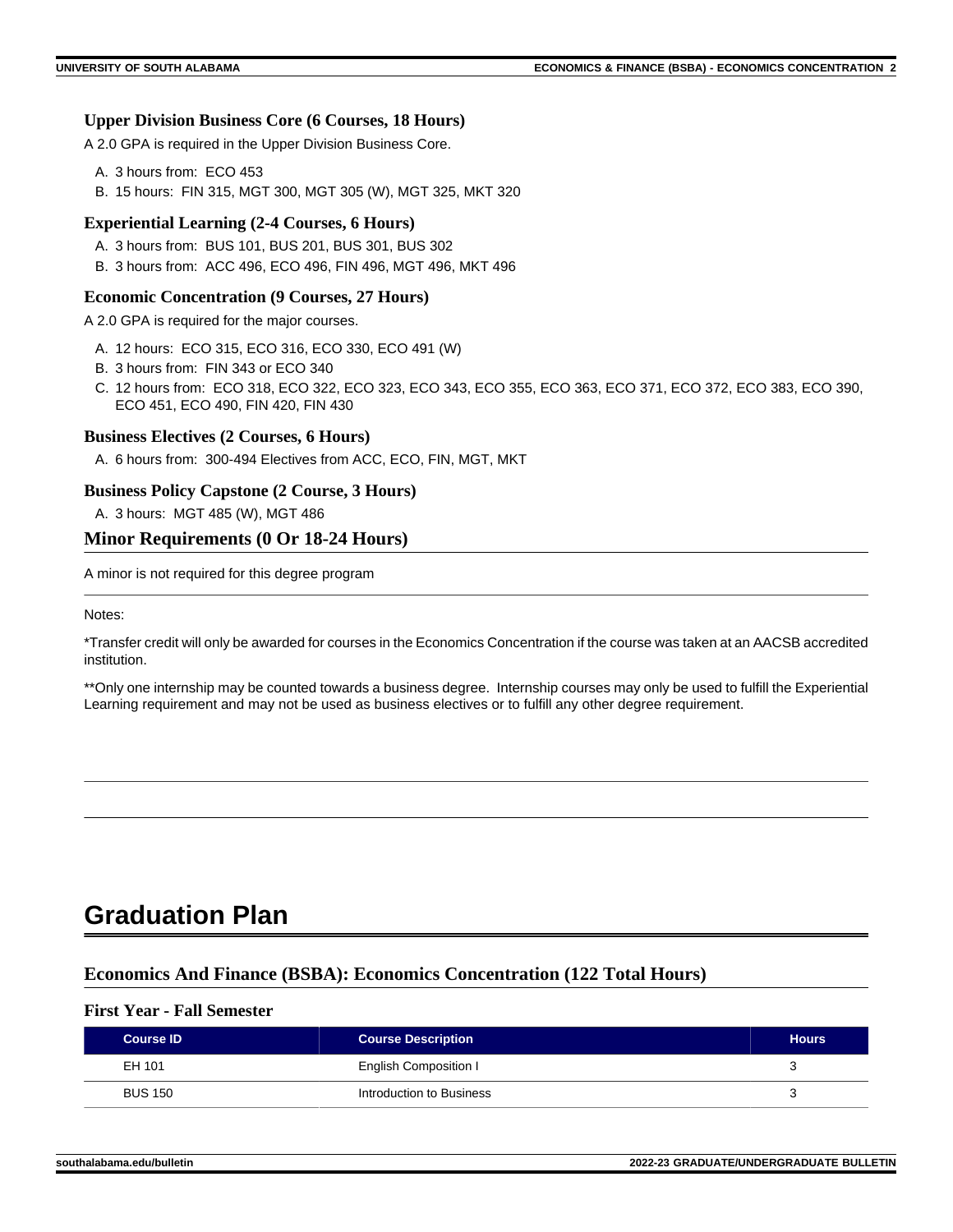| MA 120 or MA 125 | Calculus                  | 3 or 4      |
|------------------|---------------------------|-------------|
| Fine Art         | **Area II                 | 3           |
| History          | **Area IV                 | 3           |
| <b>BUS 101</b>   | Professional Experience I |             |
|                  |                           |             |
|                  | <b>Total Hours</b>        | 16 or<br>17 |

# **First Year - Spring Semester**

| <b>Course ID</b>       | <b>Course Description</b>             | <b>Hours</b> |
|------------------------|---------------------------------------|--------------|
| EH 102                 | <b>English Composition II</b>         | 3            |
| ECO 215                | Principles of Microeconomics          | 3            |
| <b>CIS 250</b>         | <b>Advanced Computer Applications</b> | 3            |
| Humanities or Fine Art | **Area II                             | 3            |
| Natural Science + Lab  | **Area III                            | 4            |
|                        |                                       |              |
|                        | <b>Total Hours</b>                    | 16           |

# **Second Year - Fall Semester**

| <b>Course ID</b>      | <b>Course Description</b>                       | <b>Hours</b> |
|-----------------------|-------------------------------------------------|--------------|
| ACC 211               | Principles of Accounting I/Financial Accounting | 3            |
| <b>BUS 245</b>        | Data Analytics I                                | 3            |
| ECO 216               | Principles of Macroeconomics                    | 3            |
| Literature            | **Area II                                       | 3            |
| Natural Science + Lab | **Area III                                      | 4            |
|                       |                                                 |              |
|                       | <b>Total Hours</b>                              | 16           |

## **Second Year - Spring Semester**

| <b>Course Description</b>                         | <b>Hours</b> |
|---------------------------------------------------|--------------|
| Principles of Accounting II/Managerial Accounting | 3            |
| Data Analytics II                                 | 3            |
| Legal Environment of Business I                   | 3            |
| Professional Experience II                        |              |
| ***Area II or IV                                  | 3            |
| ****Area II or IV                                 | 3            |
|                                                   |              |
| <b>Total Hours</b>                                | 16           |
|                                                   |              |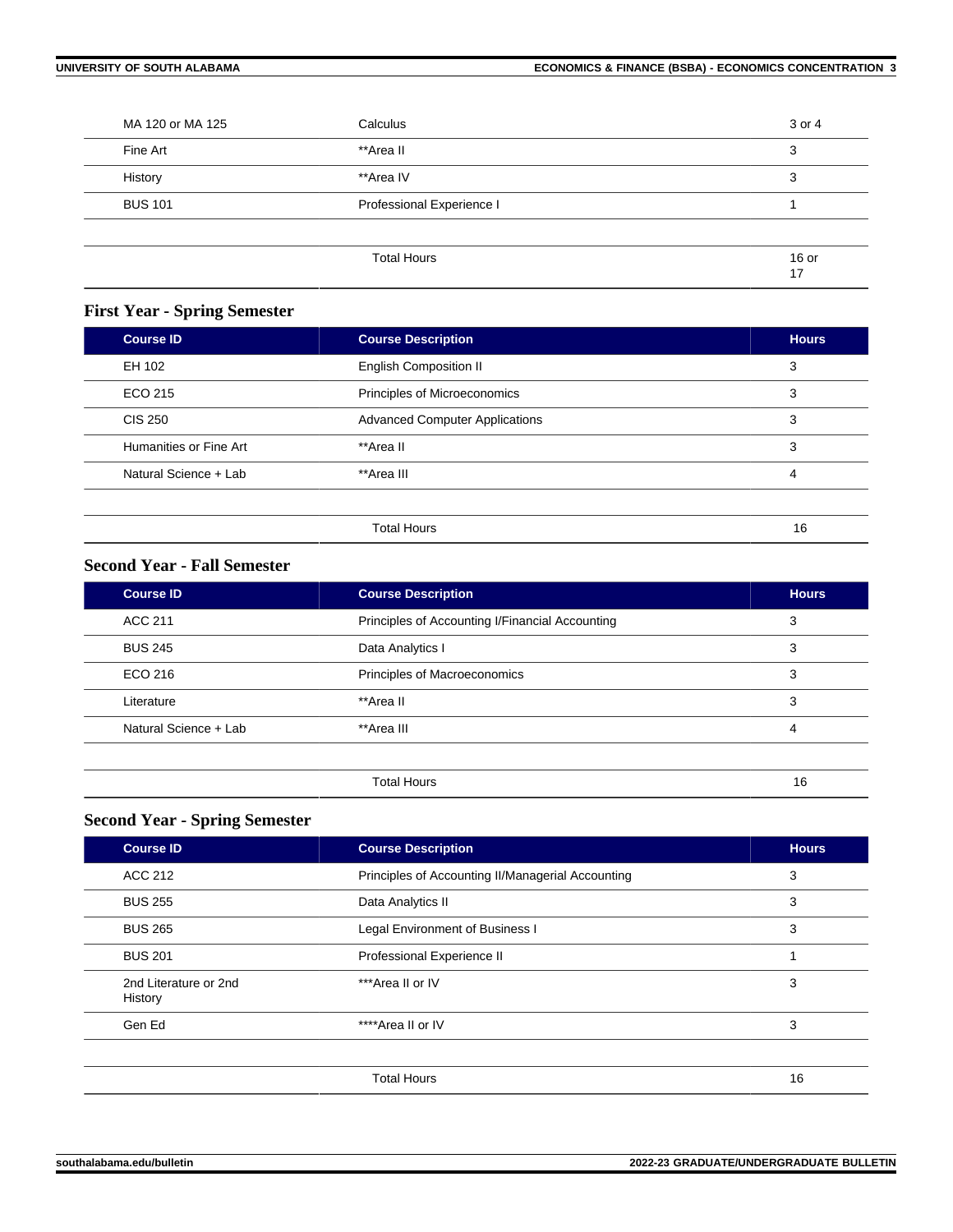### **Third Year - Fall Semester**

| <b>Course ID</b> | <b>Course Description</b>      | <b>Hours</b> |
|------------------|--------------------------------|--------------|
| <b>MGT 300</b>   | Principles of Management       | 3            |
| <b>MGT 305</b>   | Organizational Communication   | 3            |
| <b>BUS 301</b>   | Professional Experience III    |              |
| <b>MKT 320</b>   | <b>Principles of Marketing</b> | 3            |
| ECO 315          | Intermediate Microeconomics    | 3            |
| <b>FIN 315</b>   | <b>Business Finance</b>        | 3            |
|                  |                                |              |
|                  | <b>Total Hours</b>             | 16           |

### **Third Year - Spring Semester**

| <b>Course Description</b>                                                                               | <b>Hours</b> |
|---------------------------------------------------------------------------------------------------------|--------------|
| Intermediate Macroeconomics                                                                             | 3            |
| Any Economics course above ECO 300 not used to fulfill<br>another requirement except internship courses | 3            |
| Anything in MCOB at the 300 or 400 level not used to fulfill<br>another requirement                     | 3            |
| <b>Operations Management</b>                                                                            | 3            |
| Introduction to Econometrics                                                                            | 3            |
| <b>Total Hours</b>                                                                                      | 15           |
|                                                                                                         |              |

### **Fourth Year - Fall Semester**

| <b>Course ID</b> | <b>Course Description</b>                                                     | <b>Hours</b> |
|------------------|-------------------------------------------------------------------------------|--------------|
| ECO 330          | <b>Current Global Economics</b>                                               | 3            |
| ECO Elective #2  | Any Economics course above ECO 300 not used to fulfill<br>another requirement | 3            |
| ECO Elective #3  | Any Economics course above ECO 300 not used to fulfill<br>another requirement | 3            |
| <b>FIN 343</b>   | Money Markets and Institutions                                                | 3            |
| ECO 496          | Internship                                                                    | 3            |
|                  |                                                                               |              |
|                  | <b>Total Hours</b>                                                            | 15           |

# **Fourth Year - Spring Semester**

| <b>Course ID</b> | <b>Course Description</b>                                                     | <b>Hours</b> |
|------------------|-------------------------------------------------------------------------------|--------------|
| ECO 491          | History of Economic Thought (W)                                               |              |
| ECO Elective #4  | Any Economics course above ECO 300 not used to fulfill<br>another requirement |              |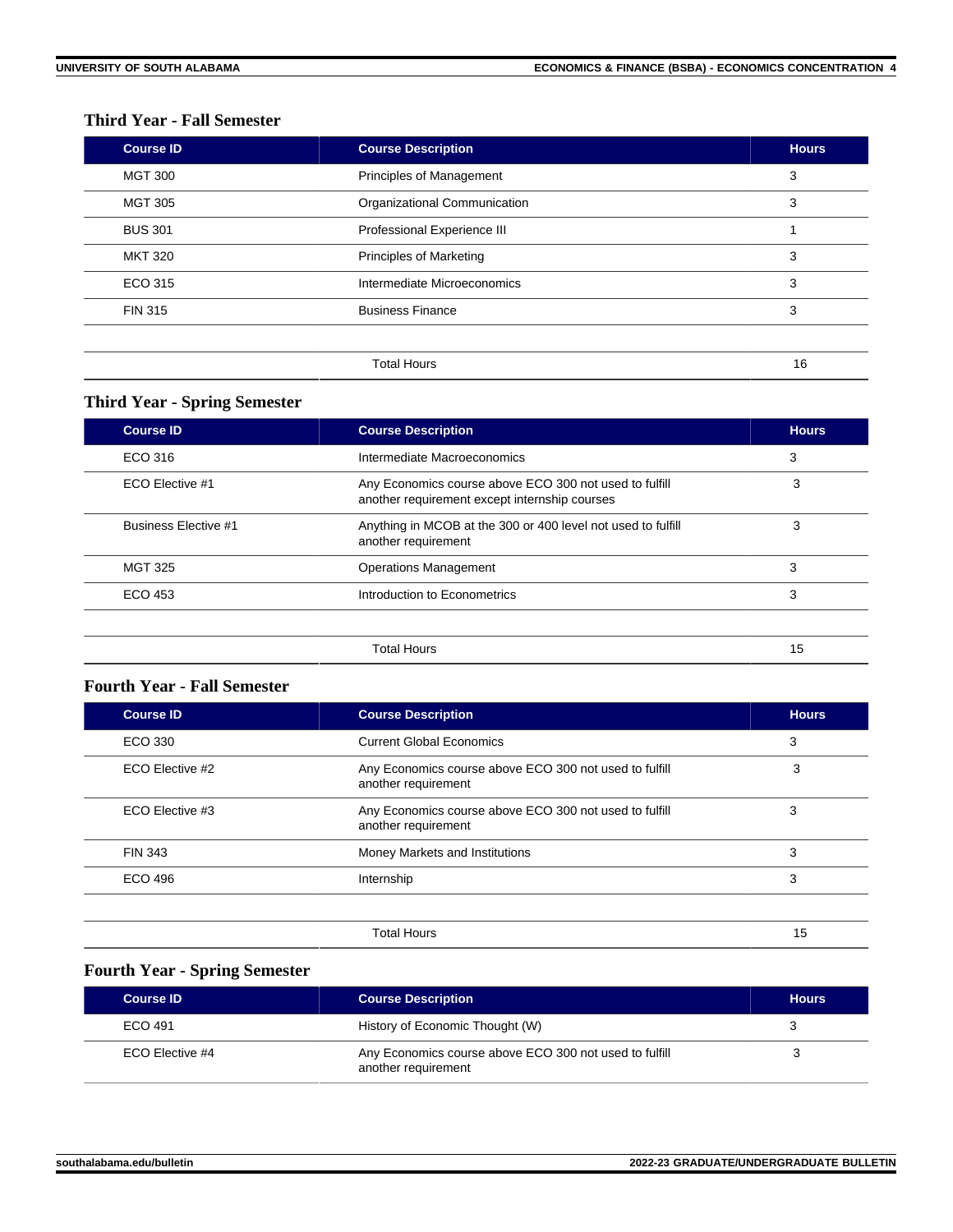| Business Elective #2                  | Anything in MCOB at the 300 or 400 level not used to fulfill<br>another requirement except internship courses | 3  |
|---------------------------------------|---------------------------------------------------------------------------------------------------------------|----|
| <b>MGT 485</b>                        | <b>Business Policy in Global Environment</b>                                                                  | 3  |
| <b>MGT 486</b>                        | Undergraduate Comp Exam                                                                                       | 0  |
|                                       |                                                                                                               |    |
|                                       | <b>Total Hours</b>                                                                                            | 12 |
|                                       |                                                                                                               |    |
| <b>Notes</b>                          |                                                                                                               |    |
| *Recommended Course                   |                                                                                                               |    |
| **See Degree Requirements for options |                                                                                                               |    |

\*\*\*All students must complete either a literature or a history sequence

\*\*\*\*If opted for Literature sequence, need Area IV; if opted for History sequence, need Area II

# **Department Information**

| Department of Economics, Finance and Real Estate | $(251)$ 460-7171                       |
|--------------------------------------------------|----------------------------------------|
| Chair                                            | Huubinh Le                             |
| Professors                                       | Hunsader, Swofford, Wood               |
| Associate Professor                              | Affuso, Cummings, Huang, Le, Pennywell |
| Assistant Professors                             | Harper, Istiak, Lawrey, Jain           |

[Department of Economics, Finance and Real Estate website](https://www.southalabama.edu/colleges/mcob/economic_and_finance/) [https://www.southalabama.edu/colleges/mcob/economic\\_and\\_finance](https://www.southalabama.edu/colleges/mcob/economic_and_finance)

The Economics and Finance major is designed to prepare students for managerial positions in business and government. Three concentrations are available within the Economics/Finance major: Economics, Finance, and Real Estate. All Economics/Finance majors are required to take the following two courses and choose one concentration area:

- ECO 315
- FIN 343 or ECO 340

### **The Economics Concentration**

The Economics program is designed to prepare students for professional careers in managerial positions, government, administration, education, and others. Positions in business economics and graduate study require knowledge of economics and the application of economic tools to analyze problems for decision-making.

### **The Finance Concentration**

The Finance program is designed to provide an understanding of the various areas and principles of finance. Students will develop a body of specialized knowledge and analytical techniques that are used in the acquisition, allocation and management of financial resources. Finance careers are typically in industry and commercial businesses, public utilities and government agencies, banks, insurance companies, brokerage houses, investment companies and other financial institutions. The finance degree is appropriate for students who plan a career in corporate finance, financial planning, investment planning and research, or insurance.